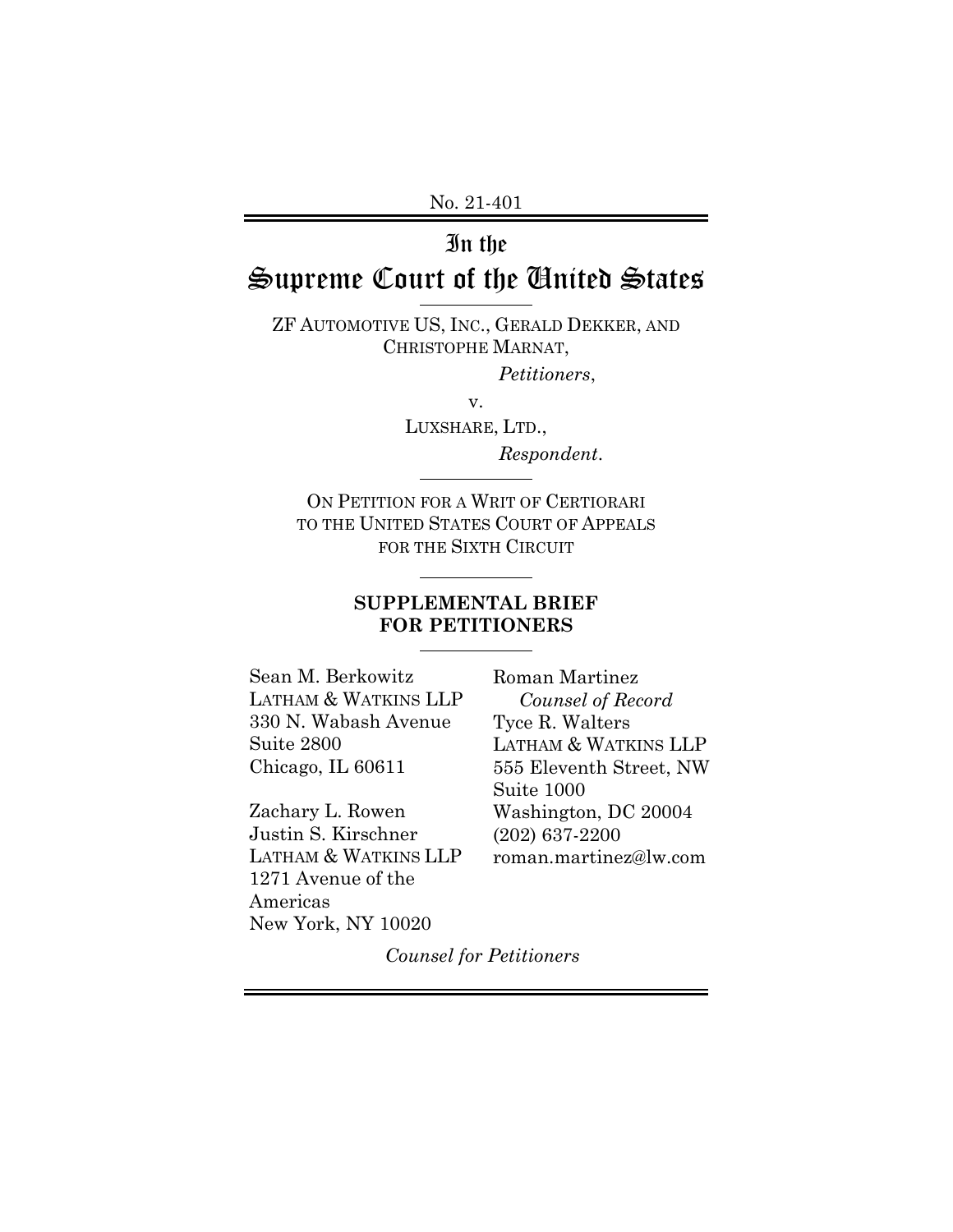## TABLE OF CONTENTS

## Page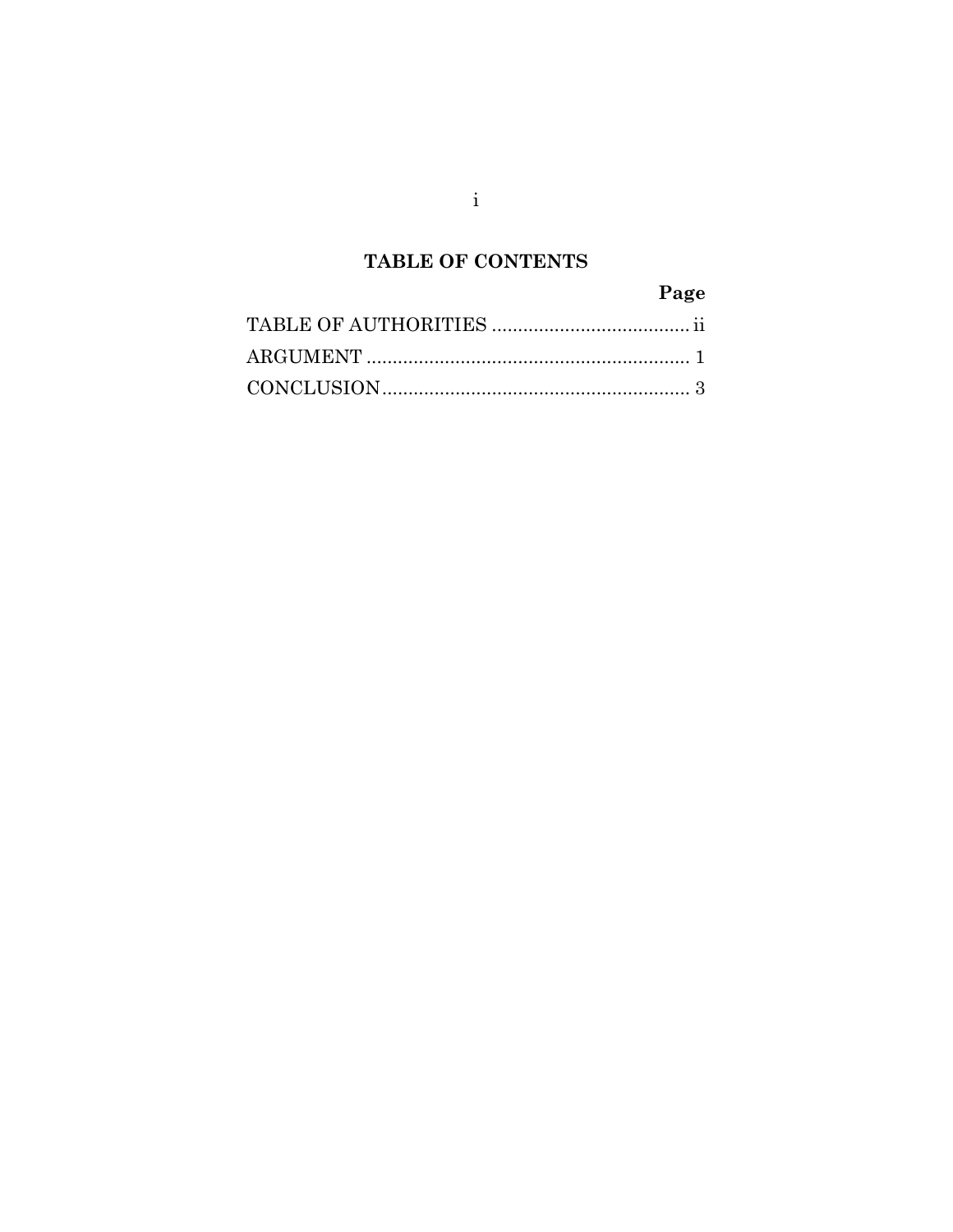### **TABLE OF AUTHORITIES**

**Page(s)** 

### **CASES**

| Abdul Latif Jameel Transportation Co. v.  |  |
|-------------------------------------------|--|
| FedEx Corp (In re Application to Obtain   |  |
| Discovery for Use in Foreign              |  |
| <i>Proceedings</i> ),                     |  |
|                                           |  |
|                                           |  |
| Luxshare, Ltd. v. ZF Automotive US, Inc., |  |
|                                           |  |

ii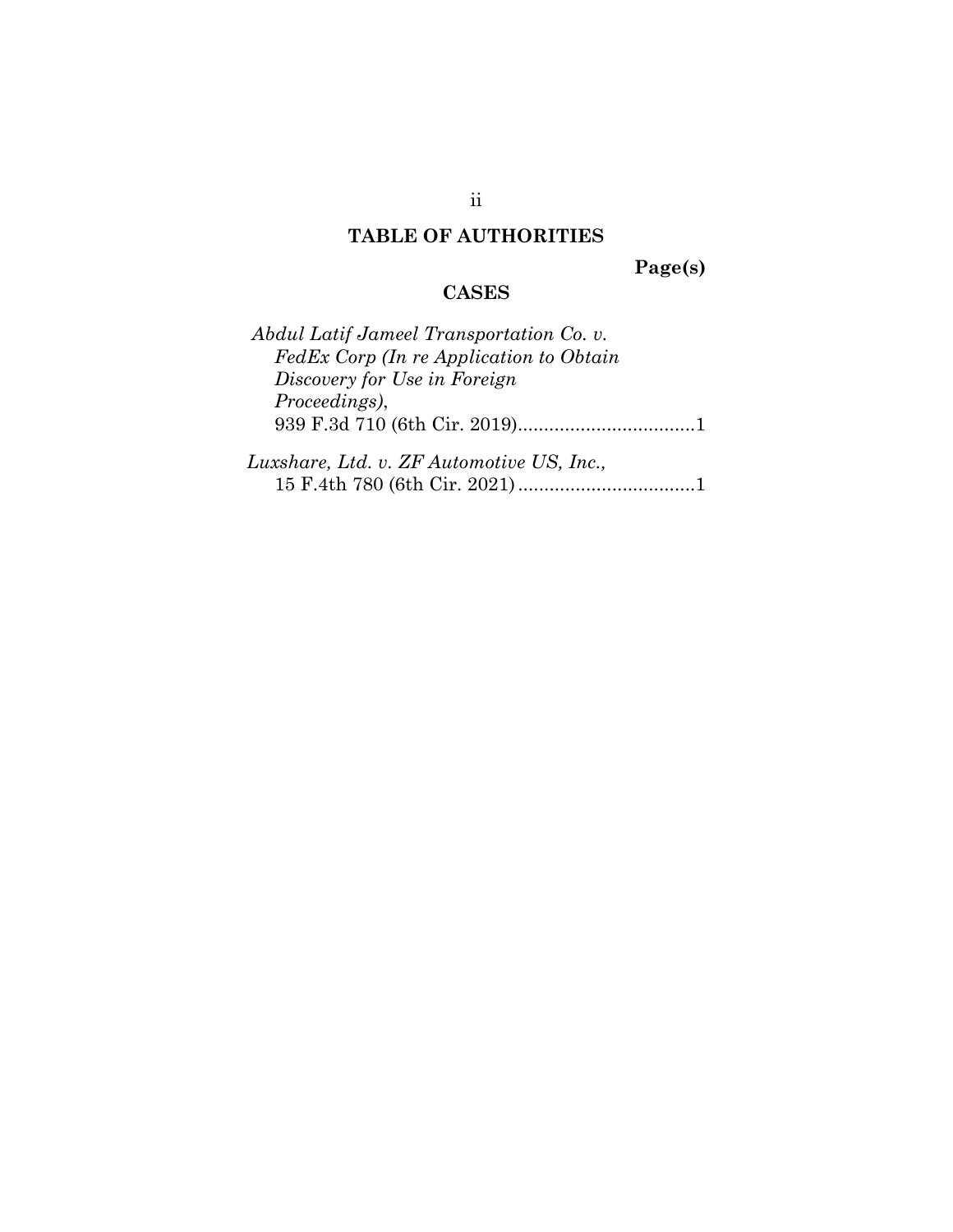#### **ARGUMENT**

Petitioners file this supplemental brief to advise the Court that on November 4, the Sixth Circuit denied petitioners' unopposed motion for summary affirmance. *See* CA6 ECF No. 39-2.

Importantly, the Sixth Circuit did not dispute that petitioners' appeal is doomed to fail under that court's binding precedent in *Abdul Latif Jameel Transportation Co. v. FedEx Corp.* (*In re Application to Obtain Discovery for Use in Foreign Proceedings)* ("*Abdul Latif*"), 939 F.3d 710 (6th Cir. 2019); *see* Pet. 17-18; Pet. Reply 5. Instead, the Sixth Circuit denied the motion purely on procedural grounds, noting that under Sixth Circuit Rule 27(e), "this court generally does not consider the merits of an appeal in a summary fashion." *See* CA6 ECF No. 39-2 at 1.

The Sixth Circuit's procedural denial of the summary affirmance motion does not undermine the case for certiorari. Although as a technical matter the court of appeals has not issued a formal judgment, there is no doubt—and the parties agree—that *Abdul Latif* governs the meaning of Section 1782 in that court, and that Luxshare necessarily prevails under that precedent. *See* Pet. 17-18; Pet. Reply 5 (citing Luxshare statements).

Following the Sixth Circuit's ruling, on November 5, petitioners filed their Sixth Circuit merits brief (thirty-three days early). That brief again concedes that *Abdul Latif* is binding and that the district court's order must therefore be affirmed. CA6 ECF No. 40 at 9-11. Given the parties' agreement on these points—and the Sixth Circuit's own prior recognition that *Abdul Latif* forecloses petitioners' interpretation of Section 1782, *see Luxshare, Ltd. v. ZF Automotive*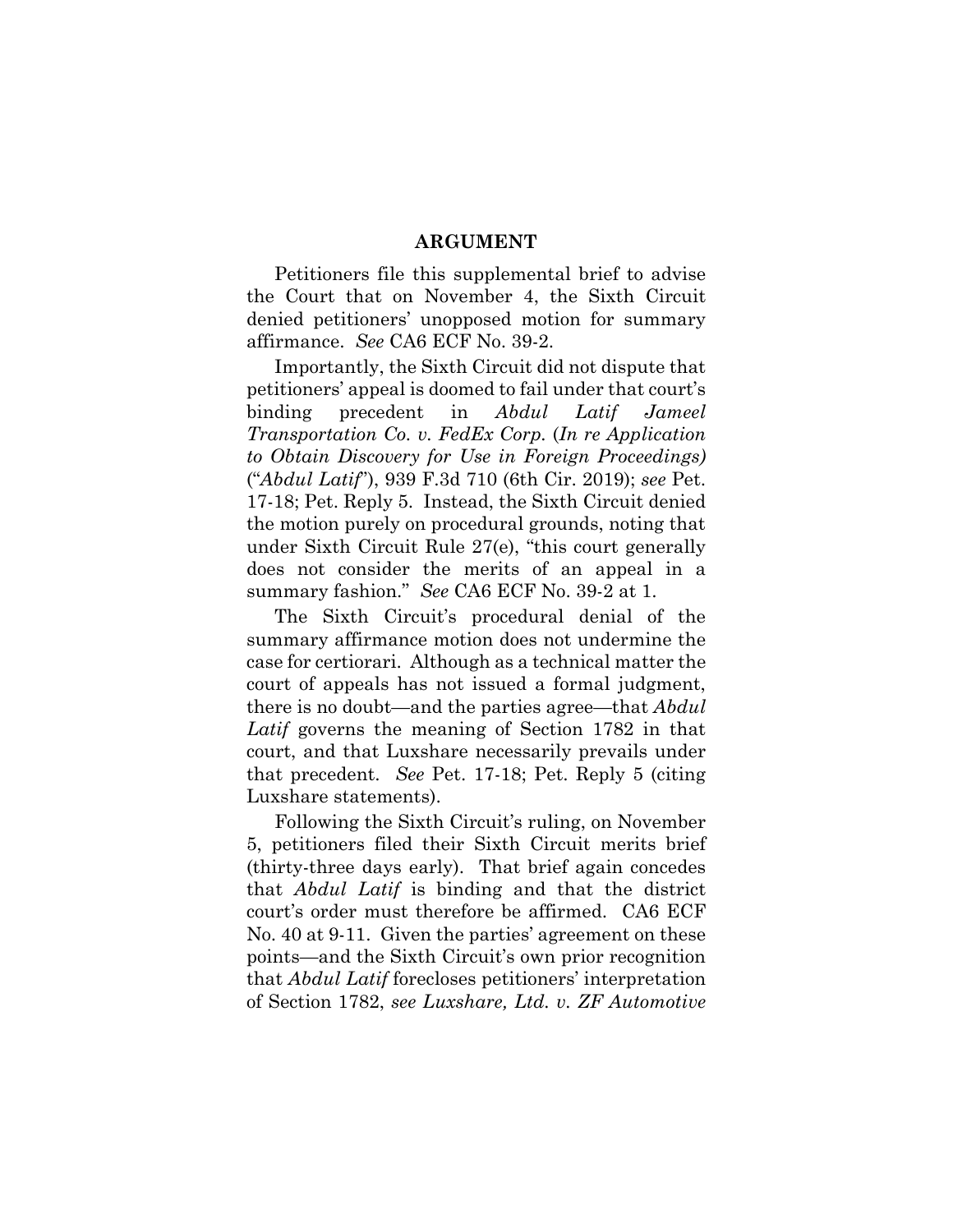*US, Inc.*, 15 F.4th 780, 783 (6th Cir. 2021)—there is no question that petitioners will lose their Sixth Circuit appeal.

 In these circumstances—and in light of the Court's grant in, and subsequent dismissal of, *Servotronics, Inc. v. Rolls-Royce PLC*, No. 20-794 this Court should exercise its discretion to grant certiorari before judgment. *See* Pet. 13-19; Pet. Reply 3-4. Denying review would leave intact the entrenched circuit split over Section 1782 that gave rise to *Servotronics*, and would deprive courts and parties of clear guidance on this important issue of federal law. Certiorari is warranted.1

l

<sup>1</sup> The Sixth Circuit's denial of summary affirmance also noted the pending petition in *AlixPartners, LLP v. Fund for Protection of Investor Rights in Foreign States*, No. 21-518 (docketed Oct. 7, 2021). As petitioners have explained, however, *AlixPartner*s does not involve a private arbitration and thus would not necessarily resolve the issue in this case or the circuit split that gave rise to *Servotronics*. *See* Pet. Reply 10-12. If the Court wants to clarify the meaning of Section 1782 in the context of investor-state relationships, it should grant the *AlixPartners* petition in addition to—not instead of—the petition here.